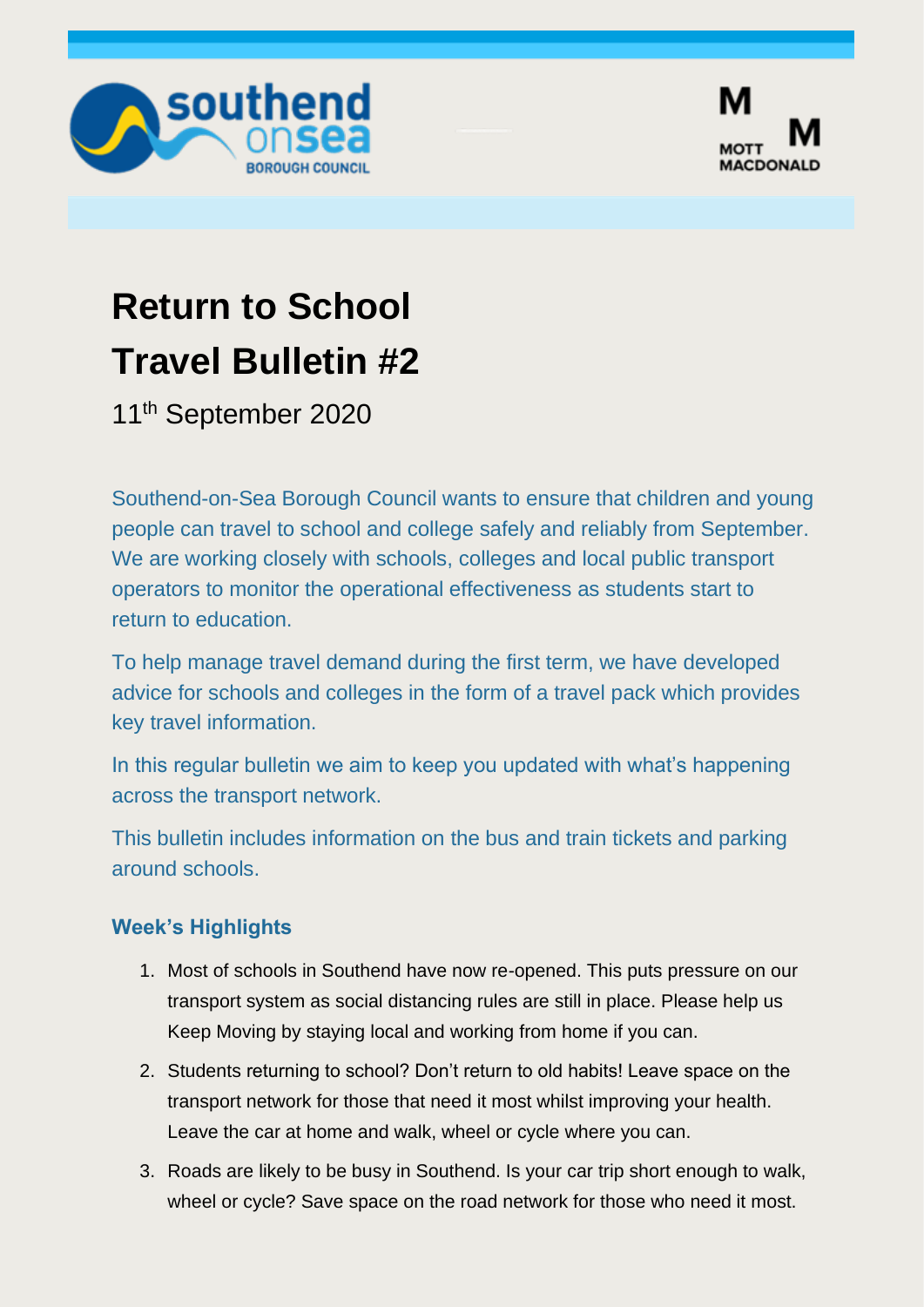- 4. School gates were extremely busy last week, and congestion is increasing around schools due to parking and drop off. Remember, walk the last part of your journey if you can, consider parking a few streets away from the school and leave space for those who really need to drop-off at school gates.
- 5. If you normally travel to school by public transport, remember capacity is reduced on normal buses due to physical distancing. Please use the dedicated school buses if you can.
- 6. If you need to travel please walk, wheel or cycle wherever possible and retime your journey outside of the traditional travel peaks. Leave more time for your journey and check operators App for live updates and for more information.

# **Arriva Tickets**

## **Arriva offers a wide range of tickets options for Students and Child.**

This range includes weekly, 4 week, Autumn, Academic Year and Annual under [Scholar Saver tickets Type.](https://www.arrivabus.co.uk/school-travel)

## *Tickets Validity*

The Saver tickets (students in Year 11 and below) are valid on all Arriva services in the specified zones including dedicated school services. These dedicated school services are restricted to school students only so those who are not school students will be refused.

## *What happens if students miss the dedicated school bus?*

If students miss a dedicated school or the dedicated school bus is not conveniently located, then please use regular public bus services. We highly recommend students to use the dedicated school buses where possible, as there may be capacity issues on regular public bus services.

#### *Tickets delivery*

Tickets can be bought from the bus driver, online or through the Arriva UK Bus App. They can be delivered by post or directly to a students' mobile phone. During this period, it is recommended to use contactless payment whenever possible and to buy your tickets in advance, so operators can plan ahead from the expected passenger numbers.

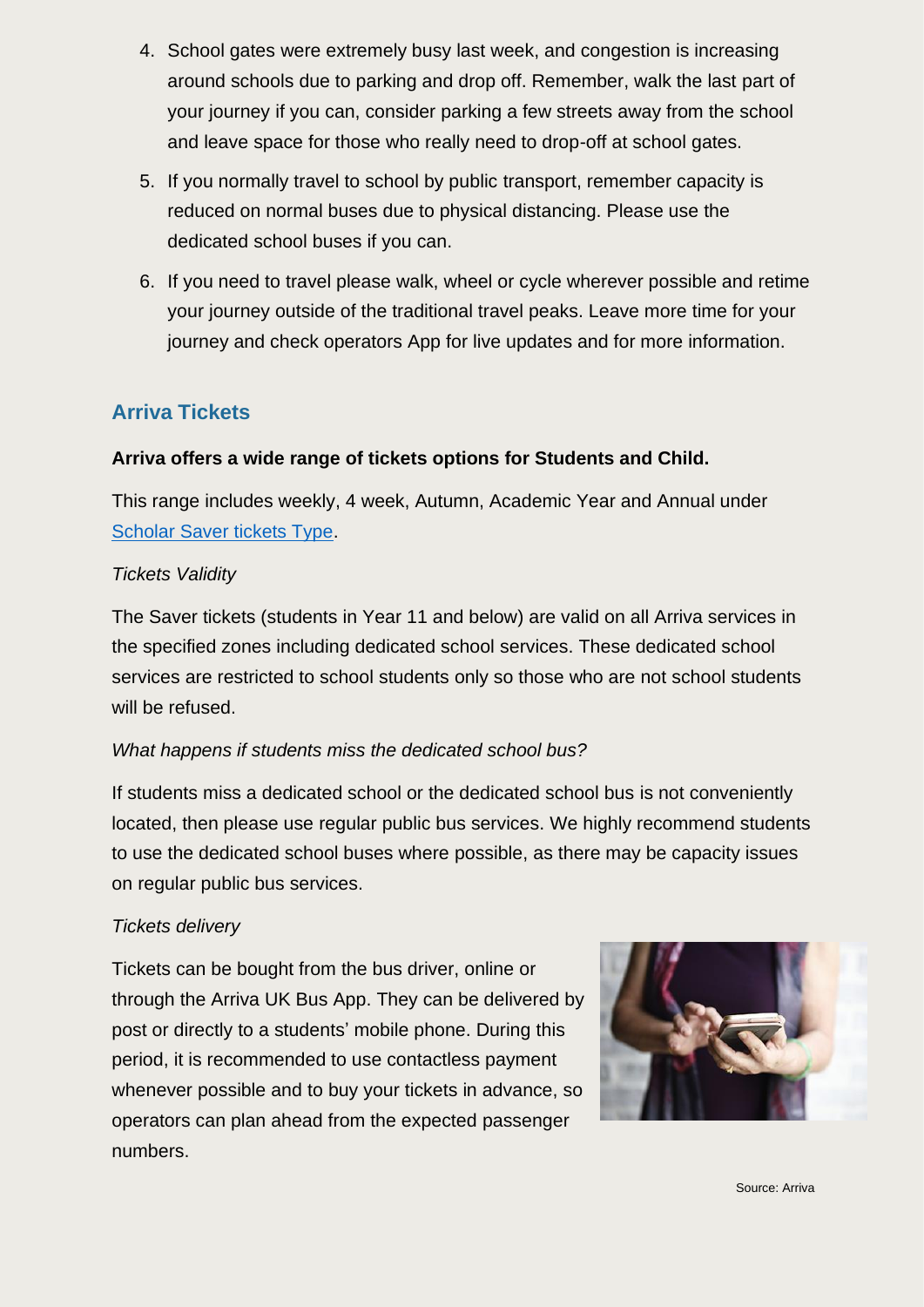## *Tickets prices*

Prices for Arriva services in the Southend area are outlined below. For more information or to buy it tickets online, visit the [Arriva Website.](https://www.arrivabus.co.uk/buy-tickets/region/herts-and-essex/zone/asc020)

| <b>Type</b>                             | <b>Price</b> | <b>Details</b>                                                                                                                                                   |
|-----------------------------------------|--------------|------------------------------------------------------------------------------------------------------------------------------------------------------------------|
| <b>Student 4 Week*</b>                  | £40          | Unlimited travel within the Southend zone.                                                                                                                       |
| <b>Student Autumn*</b>                  | £185         | Autumn Term valid until December 18th<br>2020. Valid for those in college/University<br>with valid ID.                                                           |
| <b>Student</b><br><b>Academic Year*</b> | £435         | Student Academic Year valid from August<br>31st 2020 until July 23rd 2021. Valid for<br>those in college/University with valid ID.                               |
| <b>Student Annual*</b>                  | £455         | Unlimited travel within the Southend zone.                                                                                                                       |
| <b>Child Day</b>                        | £2.80        | Unlimited travel in the Southend zone                                                                                                                            |
| <b>Child Week</b>                       | £12          | Unlimited travel in the Southend zone                                                                                                                            |
| <b>Child 4 Week</b>                     | £37          | Unlimited travel in the Southend zone                                                                                                                            |
| <b>Child Autumn</b>                     | £150         | Autumn Term valid from August 31st until<br>December 23rd 2020. Available to purchase<br>for any person up to the age of 16, or in year<br>11 in high school.    |
| <b>Child Academic</b><br>Year           | £370         | Academic Year valid from August 31st 2020<br>until July 23rd 2021. Available to purchase<br>for any person up to the age of 16, or in year<br>11 in High School. |
| <b>Child Annual</b>                     | £385         | Available to purchase for any person up to<br>the age of 16, or in year 11 in high school.                                                                       |

\*Student ID must be shown to the driver when using Student Tickets.